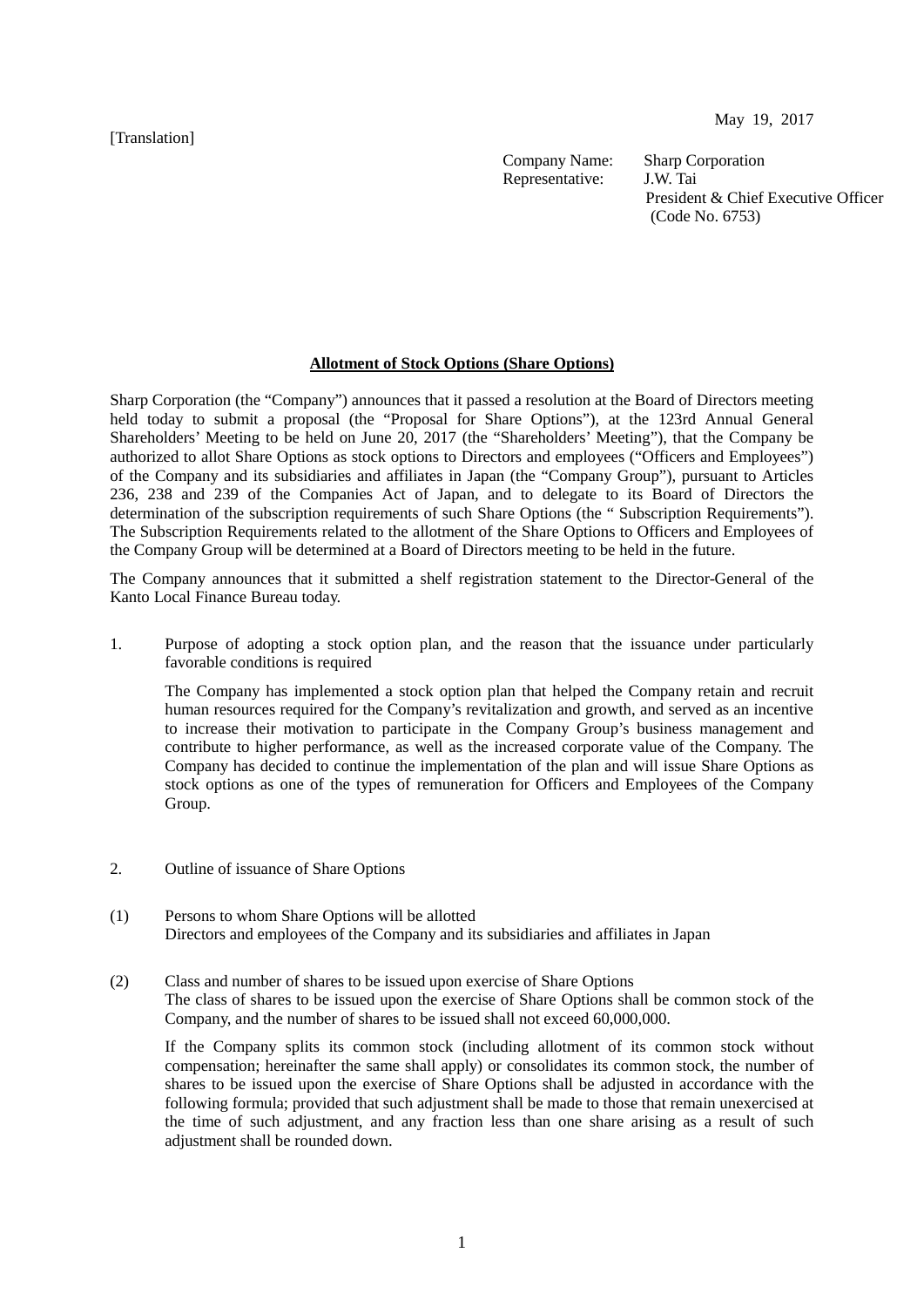| Number of shares after |  | Number of shares before adjustment | Ratio of split or |
|------------------------|--|------------------------------------|-------------------|
| adjustment             |  |                                    | consolidation     |

If the Company conducts a merger, company split, share exchange, share transfer or the like that makes it necessary to adjust the number of shares, the number of shares shall be adjusted within a reasonable range, taking into account the conditions of the merger, company split, share exchange, share transfer or the like.

(3) Total number of Share Options to be issued No more than 60,000 units of Share Options shall be issued.

> One thousand shares shall be issued per unit of Share Options; provided that, in the event of any adjustment of the number of shares stipulated in (2) above, the number of shares to be issued per unit of Share Options shall be adjusted accordingly.

> The date of allotment of Share Options shall be determined by the Board of Directors, and the Board of Directors may allot the Share Options at a plurality of times within the scope of the aforementioned limit.

- (4) Cash payment for Share Options No cash payment is required for Share Options.
- (5) Value of assets to be contributed upon the exercise of Share Options

The value of assets to be contributed upon the exercise of each Share Option shall be the value per share to be issued by the exercise of each Share Option (the "Exercise Value") multiplied by the number of shares to be issued upon the exercise of one unit of Share Options.

The Exercise Value shall be the closing price on the Tokyo Stock Exchange on the day immediately prior to the date of the resolution by the Board of Directors of the Company determining the Subscription Requirements of the Share Options or the closing price on the date of the allotment (if no closing price is available on such day, then the closing price on the trading day immediately preceding such day), whichever is higher.

If the Company splits its common stock or consolidates its common stock after the issuance of Share Options, the Exercise Value shall be adjusted in accordance with the following formula, and any fraction less than one yen arising as a result of such adjustment shall be rounded up.

1

Exercise Value after adjustment = Exercise Value before adjustment  $\times$ 

Ratio of stock split or stock consolidation

If shares to be offered are issued at a below-market price (including issuance of shares by allotment of shares without contribution and delivery of treasury shares, but excluding exercise of Share Options (including bonds with Share Options) and conversion of securities convertible into common stock of the Company), the Exercise Value shall be adjusted in accordance with the following formula, and any fraction less than one yen arising as a result of such adjustment shall be rounded up.

The "Number of shares already issued" in the formula below shall be the total number of issued shares of the Company less the number of treasury shares held by the Company. If the Company disposes of treasury shares, the "Number of shares newly issued" and the "Stock price before new issuance" shall be respectively replaced to read as the "Number of treasury shares disposed of" and the "Stock price before disposal."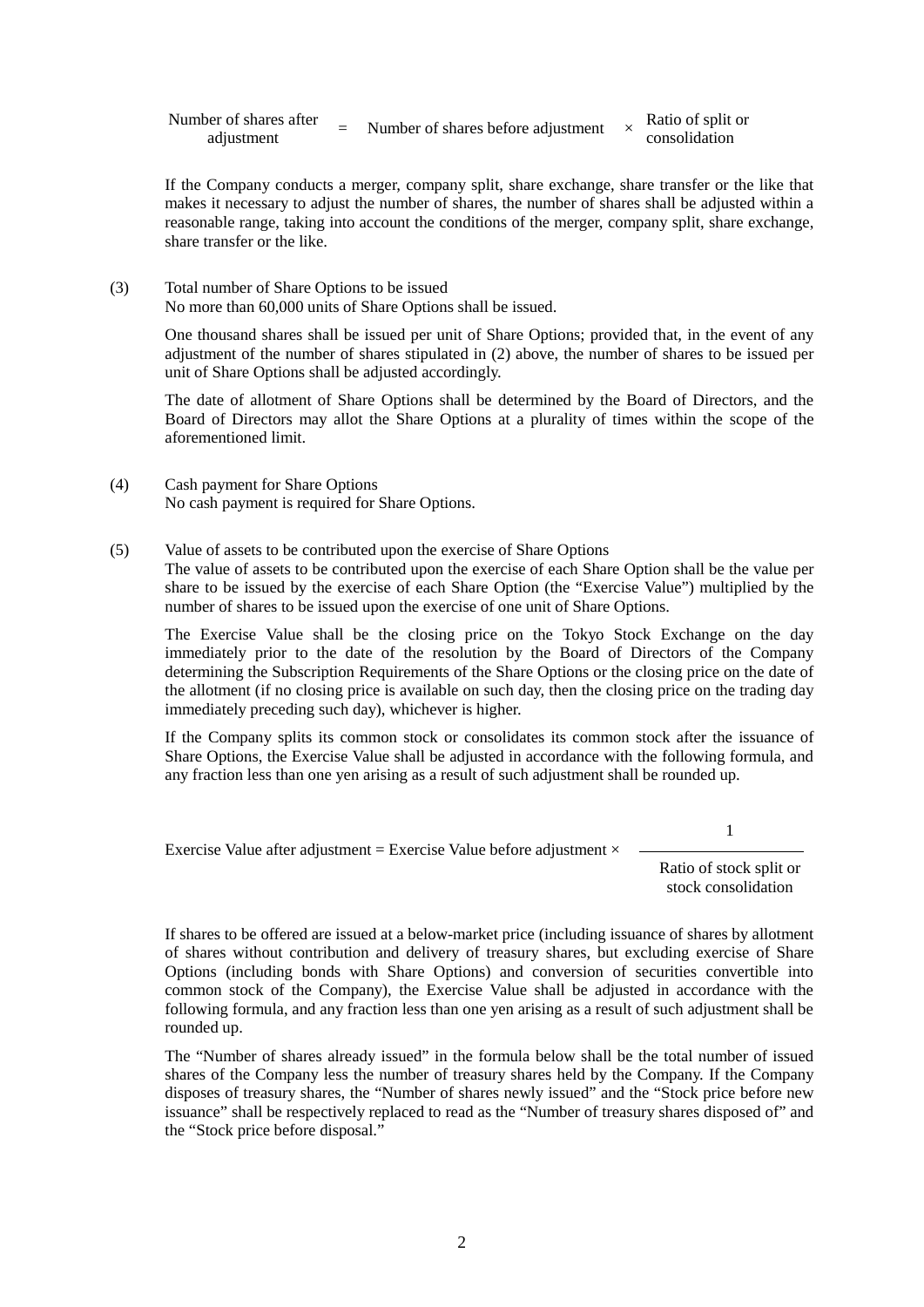| Exercise Value<br>after adjustment |  | <b>Exercise Value</b><br>before adjustment |  | Number of shares<br>already issued |                                 | newly issued | Number of shares |        | Amount paid<br>in per share |
|------------------------------------|--|--------------------------------------------|--|------------------------------------|---------------------------------|--------------|------------------|--------|-----------------------------|
|                                    |  |                                            |  |                                    | Stock price before new issuance |              |                  |        |                             |
|                                    |  |                                            |  | Number of shares already<br>issued |                                 |              |                  | issued | Number of shares newly      |

If the Company conducts a merger, company split, share exchange, share transfer or the like that makes it necessary to adjust the Exercise Value, the Exercise Value shall be adjusted within a reasonable range, taking into account the conditions of the merger, company split, share exchange, share transfer or the like.

- (6) Exercise period of Share Options The exercise period shall be from the date on which two (2) years have passed from the date of allotment of the Share Options to the date on which seven (7) years have passed from the date of allotment. If the final day of the exercise period falls on a holiday of the Company, the final day shall be the working day immediately preceding the final day.
- (7) Conditions etc. for exercise of Share Options
	- (i) The holders of Share Options shall remain Directors, Executive Officers, Company Auditors or employees of the Company or its subsidiaries or affiliates at the time of exercising Share Options; provided, however, that exceptional treatment may be allowed in this regard in writing by the Board of Directors of the Company in consideration of the circumstances.
	- (ii) If an allotment of Share Options consists of more than 50 units, Share Options may be exercised by the holder of Share Options, in whole or in part, according to the following categories.
		- i) The entire allotment of Share Options shall not be exercised prior to the date on which two (2) years have passed from the date of allotment.
		- ii) 50% of the allotment of Share Options or 50 units of Share Options, whichever is larger, may be exercised from the date on which two (2) years have passed from the date of allotment to the date prior to the date on which three (3) years have passed from the date of allotment (if a fraction less than one unit arises in the number of exercisable Share Options, such fraction shall be rounded down).
		- iii) 80% of the allotment of Share Options or 50 units of Share Options, whichever is larger, may be exercised from the date on which three (3) years have passed from the date of allotment to the date prior to the date on which four (4) years have passed from the date of allotment (if a fraction less than one unit arises in the number of exercisable Share Options, such fraction shall be rounded down).
		- iv) The entire allotment of Share Options may be exercised from the date on which four (4) years have passed from the date of allotment to the date on which seven (7) years have passed from the date of allotment.
	- (iii) Share Options shall not be inherited; provided, however, that exceptional treatment may be allowed in this regard in writing by the Board of Directors in consideration of the circumstances.
	- (iv) Share Options shall not be offered for pledge or disposed of in any other way.
	- (v) Other details and conditions shall be determined by the Board of Directors of the Company.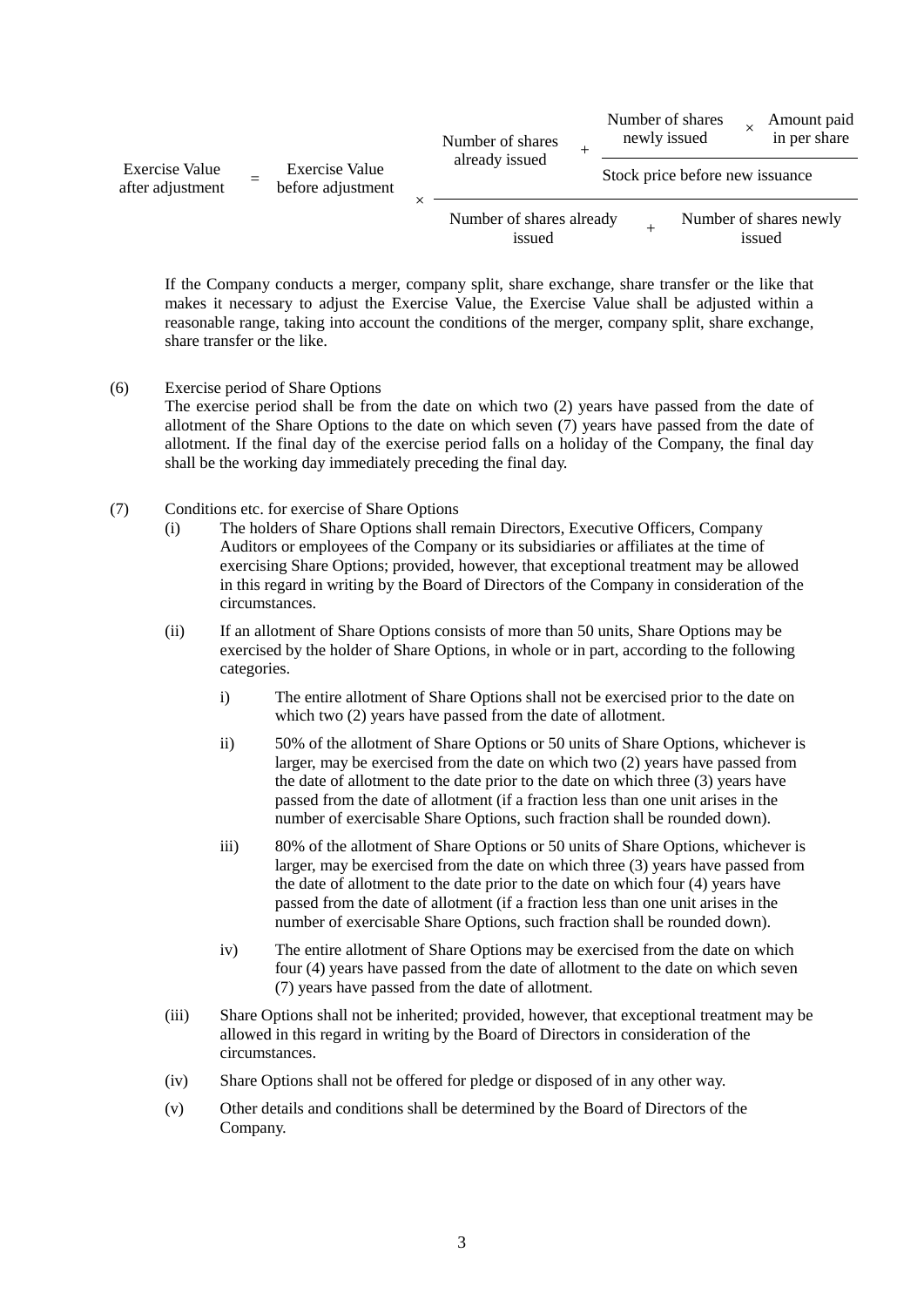- (8) Matters concerning increase in capital and capital reserve by issuing of shares upon exercise of Share Options
	- (i) Amount of increase in capital by issuing shares upon exercise of Share Options shall be half of the upper limit of capital increase as calculated pursuant to the provisions of Article 17, Paragraph 1 of the Ordinance on Accounting of Companies, where any resultant fraction less than one yen shall be rounded up.
	- (ii) Amount of increase in capital reserve by issuing shares upon exercise of Share Options shall be the upper limit of capital increase as described in (i) above less the amount of increase in capital set out therein.
- (9) Reasons and conditions for the acquisition of Share Options The Company may acquire Share Options on the date otherwise determined by the Board of Directors of the Company without any compensation therefor in the following cases:
	- (i) In the case where a proposal of any merger agreement under which the Company is dissolved, or any absorption-type company split (kyushu-bunkatsu) agreement or incorporation-type company split (shinsetsu-bunkatsu) plan in which the Company will be a splitting company, or any share exchange agreement or share transfer plan in which the Company will be a wholly owned subsidiary of another company is approved at a General Shareholders' Meeting of the Company (or by the Board of Directors for a company split that does not require the approval of the General Shareholders' Meeting);
	- (ii) In the case where a holder of Share Options ceases to accommodate the conditions of (7) above before exercising Share Options; or
	- (iii) In the case where a holder of Share Options requests a waiver of Share Options.
- (10) Restriction on the acquisition of Share Options by transfer Any acquisition of Share Options by transfer shall require an approval of the Board of Directors of the Company by its resolution.
- (11) Treatment of Share Options in case of organizational restructuring of the Company In the event the Company merges (limited to cases where the Company becomes a dissolving company), performs an absorption-type company split or an incorporation-type company split, or conducts a share exchange or a share transfer (hereinafter collectively "Organizational Restructuring"), Share Options of a corporation described in Article 236, Paragraph 1, Items 8 (a) through (e) of the Companies Act of Japan (hereinafter "Restructured Company") shall be delivered under the following conditions to holders of Share Options remaining unexercised (hereinafter "Remaining Share Options") at the time when Organizational Restructuring takes effect. In this case, the Remaining Share Options will lapse and the Restructured Company will issue new Share Options. However, the foregoing shall apply only to cases in which the delivery of Share Options of the Restructured Company according to the following conditions is stipulated in the merger agreement, the absorption-type company split agreement, the incorporation-type company split plan, the share exchange agreement or the share transfer plan.
	- (i) Number of Share Options of the Restructured Company to be delivered

The Restructured Company shall deliver Share Options, the number of which shall equal the number of Remaining Share Options held by the holder of the Remaining Share Options.

(ii) Class of shares of the Restructured Company to be issued upon the exercise of Share Options

Shares of common stock of the Restructured Company

(iii) Number of shares of the Restructured Company to be issued upon the exercise of Share **Options**